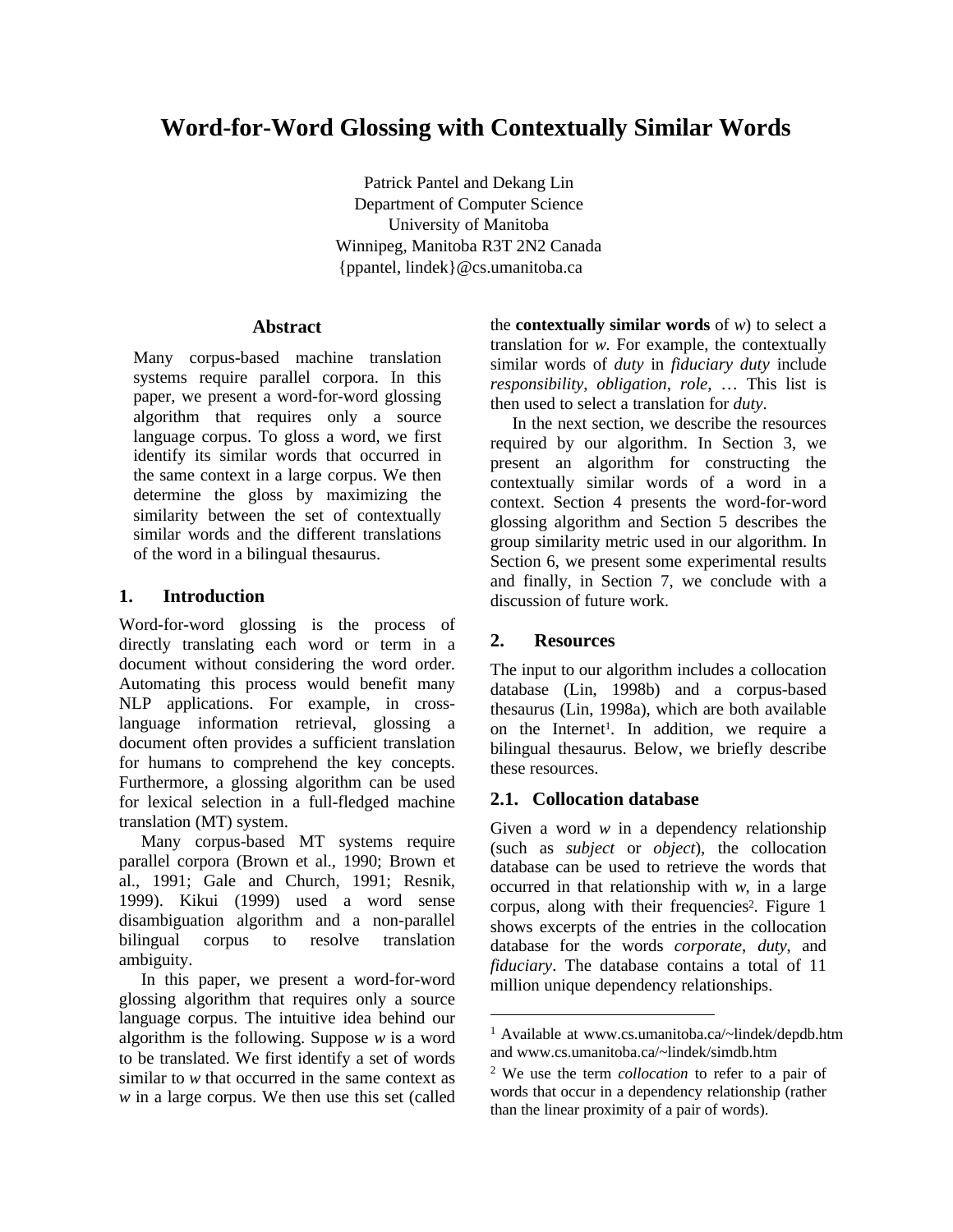*Table 1*. Clustered similar words of *duty* as given by (Lin, 1998a).

| Cluster | CLUSTERED SIMILAR WORDS OF DUTY<br>(WITH SIMILARITY SCORE)                                                                                                                                                 |
|---------|------------------------------------------------------------------------------------------------------------------------------------------------------------------------------------------------------------|
| 1       | responsibility 0.16, obligation 0.109, task 0.101,<br>function $0.098$ , role $0.091$ , post $0.087$ , position<br>0.086, job 0.084, chore 0.08, mission 0.08,<br>assignment $0.079$ , liability $0.077$ , |
| 2       | tariff $0.091$ , restriction 0.089, tax 0.086,<br>regulation 0.085, requirement 0.081, procedure<br>0.079, penalty 0.079, quota 0.074, rule 0.07, levy<br>0.061,                                           |
| 3       | fee 0.085, salary 0.081, pay 0.064, fine 0.058                                                                                                                                                             |
| 4       | personnel $0.073$ , staff $0.073$                                                                                                                                                                          |
| 5       | training $0.072$ , work $0.064$ , exercise $0.061$                                                                                                                                                         |
| 6       | privilege $0.069$ , right $0.057$ , license $0.056$                                                                                                                                                        |

## **2.2. Corpus-based thesaurus**

Using the collocation database, Lin used an unsupervised method to construct a corpusbased thesaurus (Lin, 1998a) consisting of 11839 nouns, 3639 verbs and 5658 adjectives/adverbs. Given a word *w*, the thesaurus returns a clustered list of similar words of *w* along with their similarity to *w*. For example, the clustered similar words of *duty* are shown in Table 1.

## **2.3. Bilingual thesaurus**

Using the corpus-based thesaurus and a bilingual dictionary, we manually constructed a bilingual thesaurus. The entry for a source language word *w* is constructed by manually associating one or more clusters of similar words of *w* to each candidate translation of *w*. We refer to the assigned clusters as **Words Associated with a Translation** (**WAT**). For example, Figure 2 shows an excerpt of our *English/French* bilingual thesaurus for the words *account* and *duty*.

Although the WAT assignment is a manual process, it is a considerably easier task than providing lexicographic definitions. Also, we only require entries for source language words that have multiple translations. In Section 7, we

| <i>corporate:</i><br>modifier-of: | client 196, debt 236, development 179, fee 6,<br>function 16, headquarter 316, IOU 128, levy<br>3, liability 14, manager 203, market 195,<br>obligation 1, personnel 7, profit 595,<br>responsibility 27, rule 7, staff 113, tax 201,<br>training 2, vice president $231, \ldots$ |  |
|-----------------------------------|-----------------------------------------------------------------------------------------------------------------------------------------------------------------------------------------------------------------------------------------------------------------------------------|--|
|                                   |                                                                                                                                                                                                                                                                                   |  |
| duty:                             |                                                                                                                                                                                                                                                                                   |  |
| object-of:                        | assume 177, breach 111, carry out 71, do<br>114, have 257, impose 114, perform 151,                                                                                                                                                                                               |  |
| subject-of:                       | affect 4, apply 6, include 42, involve 8, keep<br>5, officer 22, protect 8, require $13, \ldots$                                                                                                                                                                                  |  |
| adj-modifier:                     | active 202, additional 46, administrative 44,<br>fiduciary 317, official 66, other 83, $\dots$                                                                                                                                                                                    |  |
| fiduciary:                        |                                                                                                                                                                                                                                                                                   |  |
| modifier-of:                      | act 2, behavior 1, breach 2, claim<br>-1,<br>company 2, duty 317, irresponsibility 2,<br>obligation 32, requirement 1, responsibility<br>89, role 2,                                                                                                                              |  |

*Figure 1.* Excepts of entries in the collocation database for the words *corporate*, *duty*, and *fiduciary*.

| <i>account:</i> |                                                                                                                                                                                                                                                    | WAT for |
|-----------------|----------------------------------------------------------------------------------------------------------------------------------------------------------------------------------------------------------------------------------------------------|---------|
| 1. compte:      | fund, deposit, loan, asset, portfolio,<br>investment, transaction, payment, saving,<br>money, contract, Budget, reserve, security,<br>contribution, debt, property, holding,                                                                       | compte  |
| 2. rapport:     | interest, bond, plan, business,<br>report, statement, testimony, card, story,<br>record, document, data, information, view,<br>check, figure, article, description, estimate,<br>assessment, number, statistic, comment,<br>letter, picture, note, |         |
| duty:           |                                                                                                                                                                                                                                                    |         |
| 1. devoir:      | responsibility, obligation, task, function,<br>role, post, position, job, chore, mission,<br>assignment, liability,                                                                                                                                |         |
| 2. taxe:        | tariff, restriction, tax, regulation,<br>requirement, procedure, penalty, quota, rule,<br>$levy, \ldots$                                                                                                                                           |         |

*Figure 2.* Bilingual thesaurus entries for *account* and *duty*.

discuss a method for automatically assigning the WATs.

## **3. Contextually Similar Words**

The contextually similar words of a word *w* are words similar to the intended meaning of *w* in its context. Figure 3 gives the data flow diagram for our algorithm for identifying the contextually similar words of *w*. Data are represented by ovals, external resources by double ovals and processes by rectangles.

By parsing a sentence with *Minipar*<sup>3</sup> , we extract the dependency relationships involving *w*. For each dependency relationship, we retrieve

 $\overline{a}$ 

<sup>3</sup> Available at www.cs.umanitoba.ca/~lindek/minipar.htm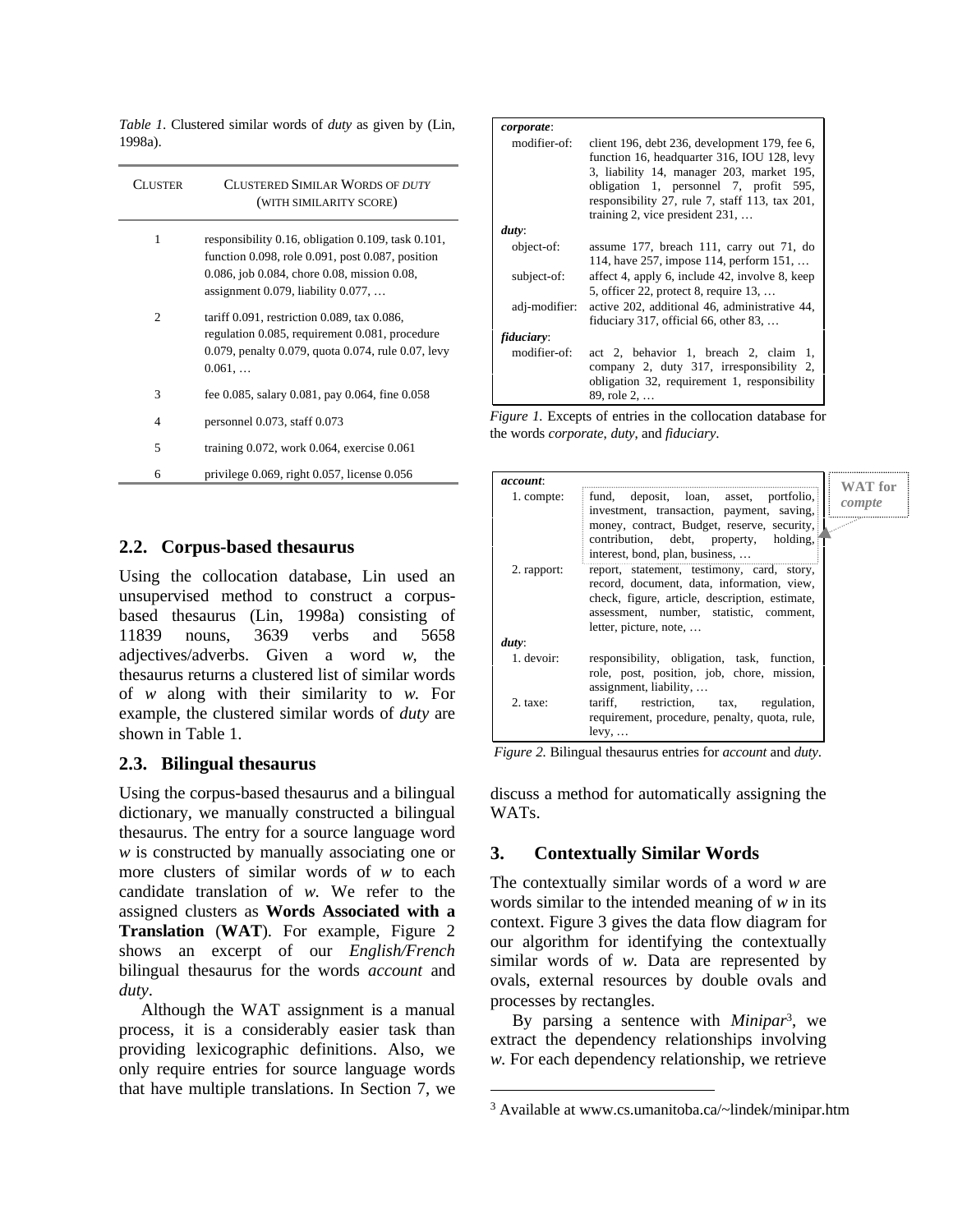

*Figure 3.* Data flow diagram for identifying the contextually similar words of a word in context.

from the collocation database the words that occurred in the same dependency relationship as *w*. We refer to this set of words as the **cohort** of *w* for that dependency relationship. Consider the word *duty* in the contexts *corporate duty* and *fiduciary duty*. The cohort of *duty* in *corporate duty* consists of nouns modified by *corporate* in Figure 1 (e.g. client, debt, development, …) and the cohort of *duty* in *fiduciary duty* consists of nouns modified by *fiduciary* in Figure 1 (e.g. act, behaviour, breach, …).

Intersecting the set of similar words and the cohort then forms the set of contextually similar words of *w*. For example, Table 2 shows the contextually similar words of *duty* in the contexts *corporate duty* and *fiduciary duty*. The words in the first row are retrieved by intersecting the words in Table 1 with the nouns modified by *corporate* in Figure 1. Similarly, the second row represents the intersection of the words in Table 1 and the nouns modified by *fiduciary* in Figure 1.

The first set of contextually similar words in Table 2 contains words that are similar to both

*Table 2*. The words similar to *duty* that occurred in the contexts *corporate duty* and *fiduciary duty*.

| <b>CONTEXT</b>        | <b>CONTEXTUALLY SIMILAR WORDS OF DUTY</b>                                                               |
|-----------------------|---------------------------------------------------------------------------------------------------------|
| corporate duty        | fee, function, levy, liability, obligation,<br>personnel, responsibility, rule, staff, tax,<br>training |
| <i>fiduciary duty</i> | obligation, requirement, responsibility, role                                                           |

the *responsibility* and *tax* senses of *duty*, reflecting the fact that the meaning of *duty* is indeed ambiguous if *corporate duty* is its sole context. In contrast, the second row in Table 2 clearly indicates the responsibility sense of *duty*.

While previous word sense disambiguation algorithms rely on a lexicon to provide sense inventories of words, the contextually similar words provide a way of distinguishing between different senses of words without committing to any particular sense inventory.

# **4. Overview of the Word-for-Word Glossing Algorithm**

Figure 4 illustrates the data flow of the wordfor-word glossing algorithm and Figure 5 describes it.

For example, suppose we wish to translate into French the word *duty* in the context *corporate fiduciary duty*. **Step 1** retrieves the candidate translations for *duty* and its WATs from Figure 2. In **Step 2**, we construct two lists of contextually similar words, one for the dependency context *corporate duty* and one for the dependency context *fiduciary duty*, shown in Table 2. The proposed translation for the context is obtained by maximizing the group similarities between the lists of contextually similar words and the WATs.

Using the group similarity measure from Section 5, Table 3 lists the group similarity scores between each list of contextually similar words and each WAT as well as the final combined score for each candidate translation. The combined score for a candidate is the sum of the logs of all group similarity scores involving its WAT. The correct proposed translation for *duty* in this context is *devoir* since its WAT received the highest score.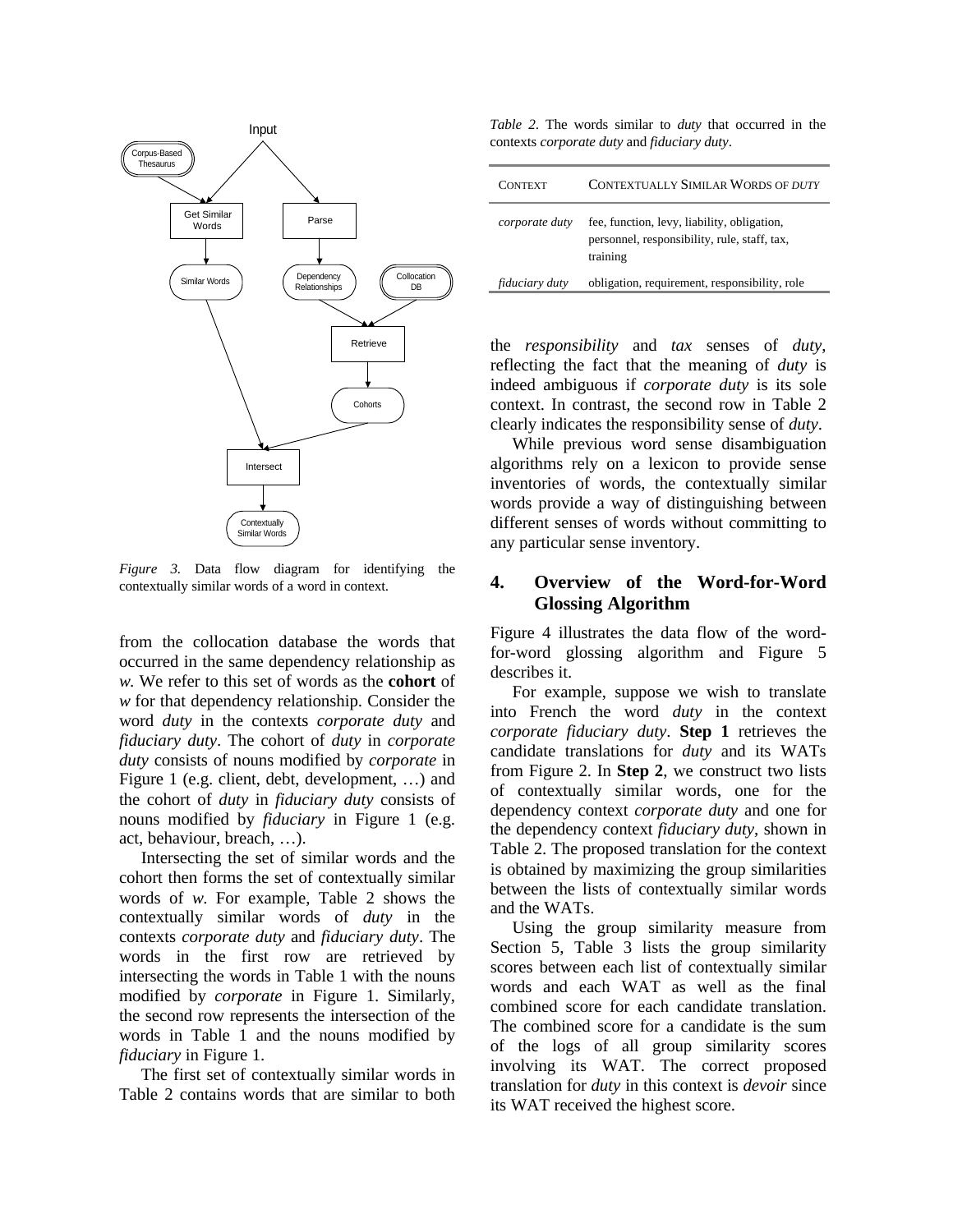

*Figure 4.* Data flow diagram for the word-for-word glossing algorithm.

|                                                                  | <b>Input:</b> A word $w$ to be translated and a set of<br>dependency contexts involving $w$ .                  |
|------------------------------------------------------------------|----------------------------------------------------------------------------------------------------------------|
| $\mathbf{C}$ $\mathbf{A}$ $\mathbf{A}$ $\mathbf{A}$ $\mathbf{A}$ | and the second second to the second second continuous control of the second second second second second second |

- **Step 1**: Retrieve the candidate translations of *w* and the corresponding WATs from the bilingual thesaurus.
- **Step 2**: Find the contextually similar words of *w* in each dependency context using the algorithm from Section 3.
- **Step 3:** Compute the group similarity (see details in Section 5) between each set of contextually similar words and each WAT; the results are stored in a matrix  $t$ , where  $t[i, j]$  is the group similarity between the *i*<sup>th</sup> list of contextually similar words and the  $j^{\text{th}}$  WAT.
- **Step 4:** Add the logs of the group similarity scores in column of *t* to obtain a score for each WAT.
- **Output**: The candidate translation corresponding to the WAT with the highest score.

*Figure 5.* The word-for-word glossing algorithm.

#### **5. Group Similarity**

The corpus-based thesaurus contains only the similarities between individual pairs of words. In our algorithm, we require the similarity between groups of words. The group similarity measure

*Table 3*. Group similarity scores between the contextually similar words of *duty* in *corporate duty* and *fiduciary duty* with the WATs for candidate translations *devoir* and *taxe*.

|                       | <b>CANDIDATE</b><br><b>DEVOIR</b> | <b>CANDIDATE</b><br><b>TAXE</b> |
|-----------------------|-----------------------------------|---------------------------------|
| corporate duty        | 60.3704                           | 16.569                          |
| <i>fiduciary duty</i> | 51.2960                           | 4.8325                          |
| <b>Combined Score</b> | 8.0381                            | 4.3829                          |



*Figure 6.* An example illustrating the difference between the interconnectivity and closeness measures. The interconnectivity in (*a*) and (*b*) remains constant while the closeness in (*a*) is higher than in (*b*) since there are more zero similarity pairs in (*b*).

we use is proposed by Karypis et al. (1999). It takes as input two groups of elements,  $G_1$  and *G*2, and a similarity matrix, *sim*, which specifies the similarity between individual elements. *G*<sup>1</sup> and  $G_2$  are describable by graphs where the vertices are the words and each weighted edge between vertices  $w_1$  and  $w_2$  represents the similarity,  $sim(w_1, w_2)$ , between the words  $w_1$ and  $w_2$ .

Karypis et al. consider both the interconnectivity and the closeness of the groups. The **absolute interconnectivity** between  $G_1$  and  $G_2$ ,  $AI(G_1, G_2)$ , is defined as the aggregate similarity between the two groups:

$$
AI(G_1, G_2) = \sum_{x \in G_1} \sum_{y \in G_2} sim(x, y)
$$

The **absolute closeness** between  $G_1$  and  $G_2$ ,  $AC(G_1, G_2)$ , is defined as the average similarity between a pair of elements, one from each group:

$$
AC(G_1, G_2) = \frac{1}{|G_1||G_2|} AI(G_1, G_2)
$$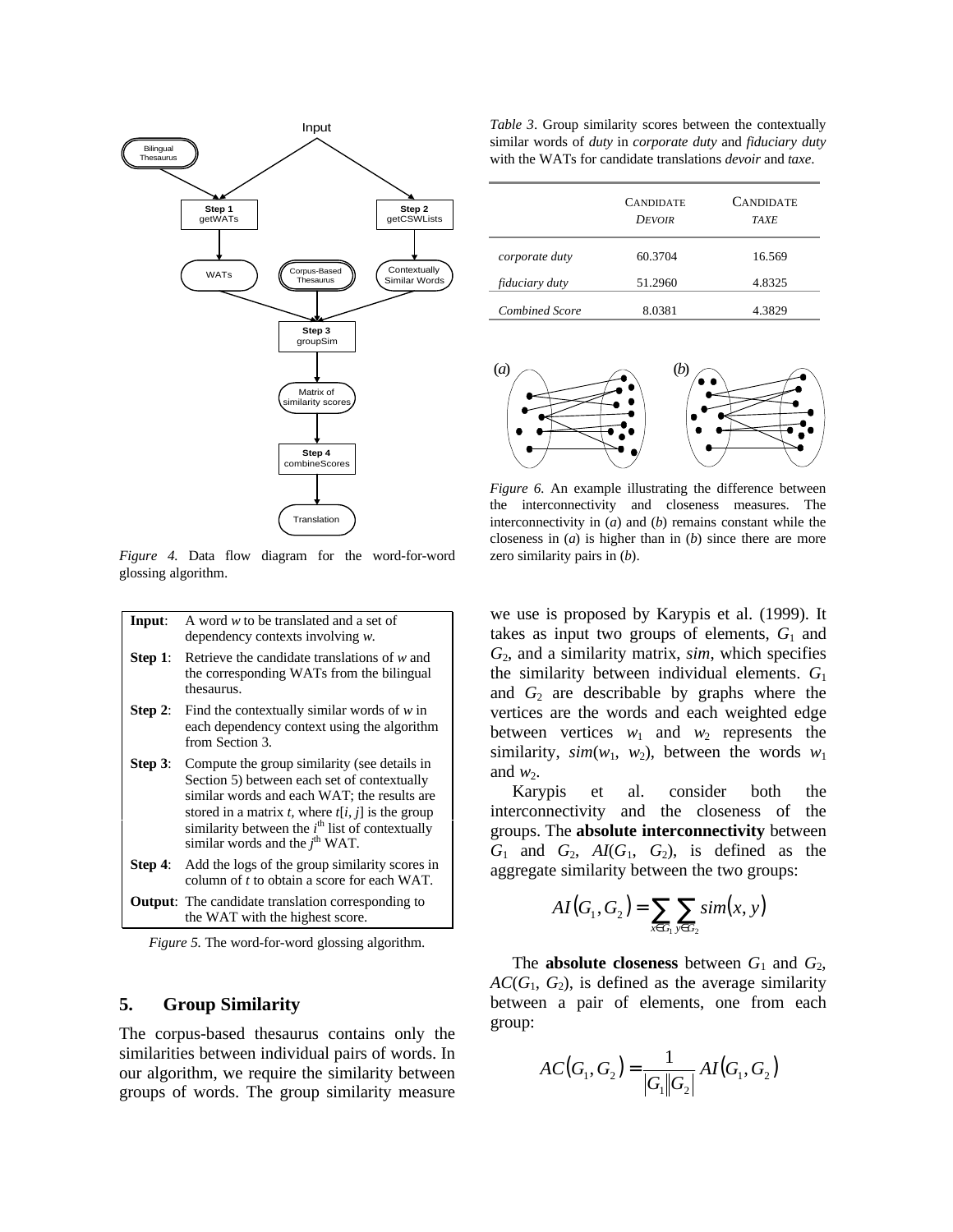| <b>WORD</b> | CANDIDATE<br><b>TRANSLATION</b> | <b>ENGLISH SENSE</b>              | <b>FREQUENCY OF</b><br><b>OCCURRENCE</b> |
|-------------|---------------------------------|-----------------------------------|------------------------------------------|
| account     | compte                          | bank account, business            | 245                                      |
|             | rapport                         | report, statement                 | 55                                       |
| duty        | devoir                          | responsibility, obligation        | 80                                       |
|             | taxe                            | tax                               | 30                                       |
| race        | course                          | contest                           | 87                                       |
|             | race                            | racial group                      | 23                                       |
| suit        | procès                          | lawsuit                           | 281                                      |
|             | costume                         | garment                           | 17                                       |
| check       | chèque                          | draft, bank order                 | 105                                      |
|             | contrôle                        | evaluation, verification          | 25                                       |
| record      | record                          | unsurpassed statistic/performance | 98                                       |
|             | enregistrement                  | recorded data or documentation    | 12                                       |

*Table 4*. Candidate translations for each testing word along with their frequency of occurrence in the test corpus.

The difference between the absolute interconnectivity and the absolute closeness is that the latter takes zero similarity pairs into account. In Figure 6, the interconnectivity in (*a*) and (*b*) remains constant. However, the closeness in (*a*) is higher than in (*b*) since there are more zero similarity pairs in (*b*).

Karypis et al. normalized the absolute interconnectivity and closeness by the internal interconnectivity and closeness of the individual groups. The normalized measures are referred to as **relative interconnectivity**, *RI*(*G*1, *G*2), and **relative closeness**,  $RC(G_1, G_2)$ . The internal interconnectivity and closeness are obtained by first computing a **minimal edge bisection** of each group. An even-sized partition {*G*', *G*''} of a group *G* is called a minimal edge bisection of *G* if *AI*(*G*', *G*'') is minimal among all such partitions. The **internal interconnectivity** of *G*,  $I\!I\!I(G)$ , is defined as  $I\!I(G) = AI(G', G'')$  and the **internal closeness** of *G*,  $IC(G)$ , as  $IC(G)$  = *AC*(*G*', *G*'').

Minimal edge bisection is performed for all WATs and all sets of contextually similar words. However, the minimal edge bisection problem is *NP*-complete (Garey and Johnson, 1979). Fortunately, state of the art graph partitioning algorithms can approximate these bisections in polynomial time (Goehring and Saad, 1994; Karypis and Kumar, 1999; Kernighan and Lin,

1970). We used the same approximation methods as in (Karypis et al., 1999).

The similarity between  $G_1$  and  $G_2$  is then defined as follows:

$$
groupSim(G1, G2) = RI(G1, G2) \times RC(G1, G2)
$$

where

$$
RI(G_1, G_2) = \frac{2AI(G_1, G_2)}{II(G_1) + II(G_2)}
$$

is the relative interconnectivity and

$$
RC(G_1, G_2) = \frac{AC(G_1, G_2)}{|G_1| + |G_2|} IC(G_1) + \frac{|G_2|}{|G_1| + |G_2|} IC(G_2)
$$

is the relative closeness.

#### **6. Experimental Results**

The design of our glossing algorithm is applicable to any source/destination language pair as long as a source language parser is available. We considered *English-to-French* translations in our experiments.

We experimented with six English nouns that have multiple French translations: *account*, *duty*, *race*, *suit*, *check*, and *record*. Using the 1987 Wall Street Journal files on the LDC/DCI CD-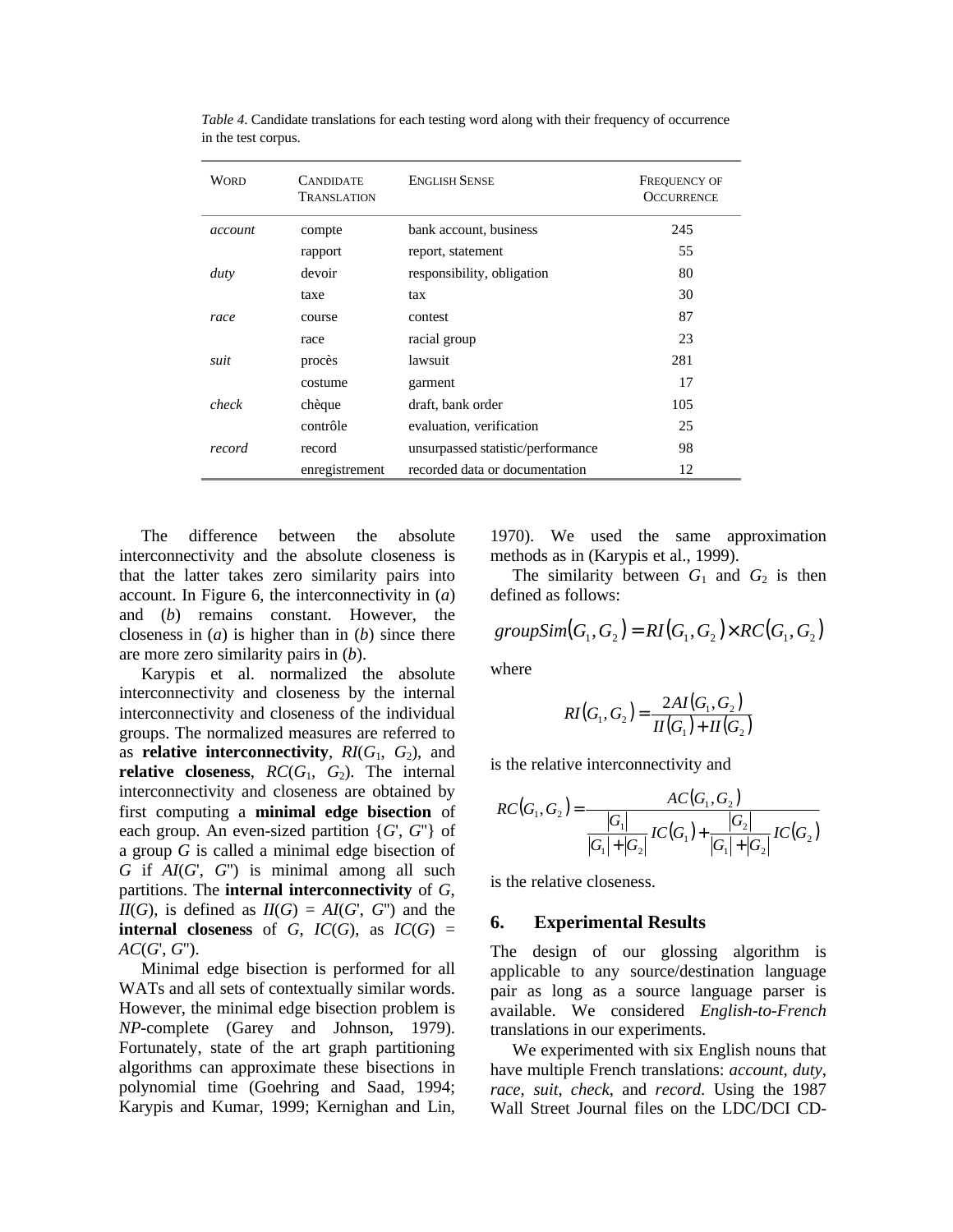ROM, we extracted a testing corpus<sup>4</sup> consisting of the first 100 to 300 sentences containing the non-idiomatic usage of the six nouns<sup>5</sup>. Then, we manually tagged each sentence with one of the candidate translations shown in Table 4.

Each noun in Table 4 translates more frequently to one candidate translation than the other. In fact, always choosing the candidate *procès* as the translation for *suit* yields 94% accuracy. A better measure for evaluating the system's classifications considers both the algorithm's precision and recall on each candidate translation. Table 5 illustrates the precision and recall of our glossing algorithm for each candidate translation. Albeit precision and recall are used to evaluate the quality of the classifications, overall accuracy is sufficient for comparing different approaches with our system.

In Section 3, we presented an algorithm for identifying the contextually similar words of a word in a context using a corpus-based thesaurus and a collocation database. Each of the six nouns has similar words in the corpus-based thesaurus. However, in order to find contextually similar words, at least one similar word for each noun must occur in the collocation database in a given context. Thus, the algorithm for constructing contextually similar words is dependent on the coverage of the collocation database. We estimated this coverage by counting the number of times each of the six nouns, in several different contexts, has at least one contextually similar word. The result is shown in Table 6.

In Section 5, we described a group similarity metric, *groupSim*, which we use for comparing a WAT with a set of contextually similar words. In Figure 7, we compare the translation accuracy of our algorithm using other group similarity metrics. Suppose  $G_1$  and  $G_2$  are two groups of words and *w* is the word that we wish to translate. The metrics used are:

1. *closest3:*

 $\overline{a}$ 

sum of similarity of the three closest pairs of words from each group.

| <i>Table 5.</i> Precision vs. Recall for each candidate translation. |  |
|----------------------------------------------------------------------|--|
|----------------------------------------------------------------------|--|

| <b>WORD</b> | <b>CANDIDATE</b> | PRECISION | RECALL |
|-------------|------------------|-----------|--------|
| account     | compte           | 0.982     | 0.902  |
|             | rapport          | 0.680     | 0.927  |
| duty        | devoir           | 0.951     | 0.963  |
|             | taxe             | 0.897     | 0.867  |
| race        | course           | 0.945     | 0.989  |
|             | race             | 0.947     | 0.783  |
| suit        | procès           | 0.996     | 0.993  |
|             | costume          | 0.889     | 0.941  |
| check       | chèque           | 0.951     | 0.924  |
|             | contrôle         | 0.714     | 0.800  |
| record      | record           | 0.968     | 0.918  |
|             | enregistrement   | 0.529     | 0.750  |

*Table 6*. The coverage of the collocation database, shown by the frequency with which a word in a given context has at least one contextually similar word.

| Word    | <b>NUMBER OF</b><br><b>CONTEXTS</b> | <b>COVERAGE</b> |
|---------|-------------------------------------|-----------------|
| account | 1074                                | 95.7%           |
| duty    | 343                                 | 93.3%           |
| race    | 294                                 | 92.5%           |
| suit    | 332                                 | 91.9%           |
| check   | 2519                                | 87.5%           |
| record  | 1655                                | 92.8%           |

2. *gs*:  $(x, w) \times \max \, sim(x, y) + \sum \, sim(y, w) \times \max \, sim(y, x)$  $\sum \text{sim}(x, w) + \sum \text{sim}(y, w)$  $\sum$ sim $(x, w) \times \max_{y \in G} \text{sim}(x, y) + \sum$  $\in G_1$  year  $\epsilon G_1$   $\epsilon G_2$   $\epsilon G_3$   $\epsilon G_4$   $\epsilon G_5$   $\epsilon G_6$   $\epsilon G_7$   $\epsilon G_8$ +  $\sum_{y \in G_2} sim(x, w) \times \max_{y \in G_2} sim(x, y) + \sum_{y \in G_2} sim(y, w) \times \max_{x \in G_1}$ <br> $\sum_{x \in G_1} sim(x, w) + \sum_{y \in G_2} sim(y, w)$ 1  $y \in G_2$  $, w$ ) $\times$  max  $sim(x, y)$  +  $\sum$   $sim(y, w)$  $\times$  max  $sim(y, w)$  $x \in G_1$   $y \in G$  $x \in G_1$   $y \in G_2$   $y \in G_2$   $y \in G$  $\lim(x, w) + \sum \lim(y, w)$  $\lim(x, w) \times \max \lim(x, y) + \sum \lim(y, w) \times \max \lim(y, x)$ 

3. *AC*:

as defined in Section 5.

- 4. *AI*: as defined in Section 5.
- 5. *RC*: as defined in Section 5.
- 6. *RI*: as defined in Section 5.

<sup>4</sup> Available at ftp.cs.umanitoba.ca/pub/ppantel/ download/wfwgtest.zip

<sup>5</sup> Omitted idiomatic phrases include *take into account*, *keep in check*, *check out*, …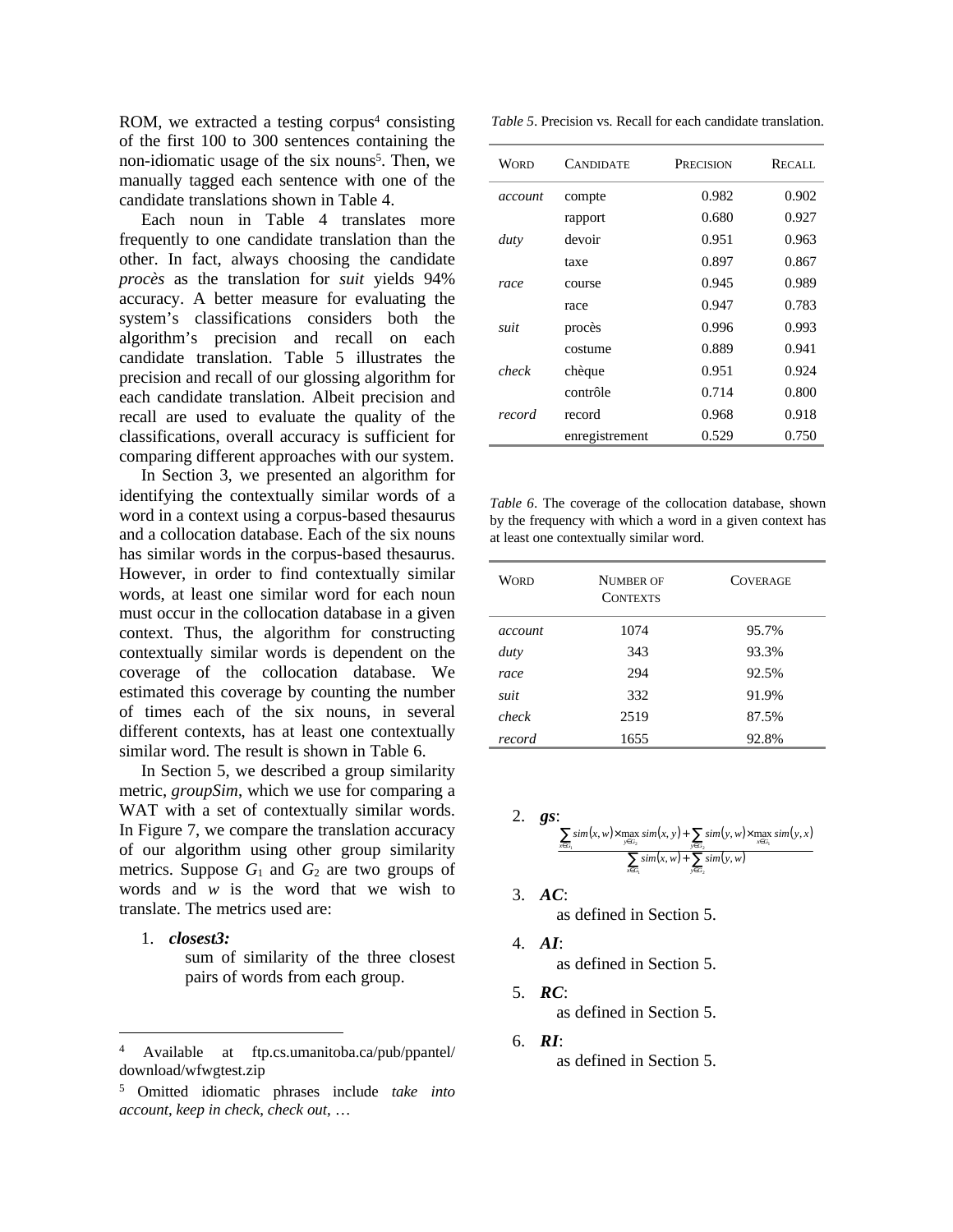

*Figure 7.* Performance comparison of different group similarity metrics.

In *mostFrequent*, we include the results obtained if we always choose the translation that occurs most frequently in the testing corpus.

We also compared the accuracy of our glossing algorithm with *Systran*'s translation system by feeding the testing sentences into Systran's web interface<sup>6</sup> and manually examining the results. Figure 8 summarizes the overall accuracy obtained by each system and the baseline on the testing corpus. Systran tended to prefer one candidate translation over the other and committed the majority of its errors on the non-preferred senses. Consequently, Systran is very accurate if its preferred sense is the frequent sense (as in *account* and *duty*) but is very inaccurate if its preferred sense is the infrequent one (as in *race*, *suit*, and *check*).

## **7. Conclusion and Future Work**

 $\overline{a}$ 

This paper presents a word-for-word glossing algorithm. The gloss of a word is determined by maximizing the similarity between the set of contextually similar words and the different translations of the word in a bilingual thesaurus.

The algorithm presented in this paper can be improved and extended in many ways. At present, our glossing algorithm does not take the prior probabilities of translations into account. For example, in WSJ, the bank account sense of *account* is much more common than the report sense. We should thus tend to prefer this sense of *account*. This is achievable by weighting the translation scores by the prior probabilities of the translations. We are investigating an *Expectation-Maximization* (EM) (Dempster et al., 1977) algorithm to learn these prior probabilities. Initially, we assume that the candidate translations for a word are uniformly distributed. After glossing each word in a large corpus, we refine the prior probabilities using the frequency counts obtained. This process is repeated several times until the empirical prior probabilities closely approximate the true prior probabilities.

Finally, as discussed in Section 2.3, automatically constructing the bilingual thesaurus is necessary to gloss whole documents. This is attainable by adding a corpus-based destination language thesaurus to our system. The process of assigning a cluster of similar words as a WAT to a candidate translation *c* is as follows. First, we

<sup>6</sup> Available at babelfish.altavista.com/cgi-bin/translate